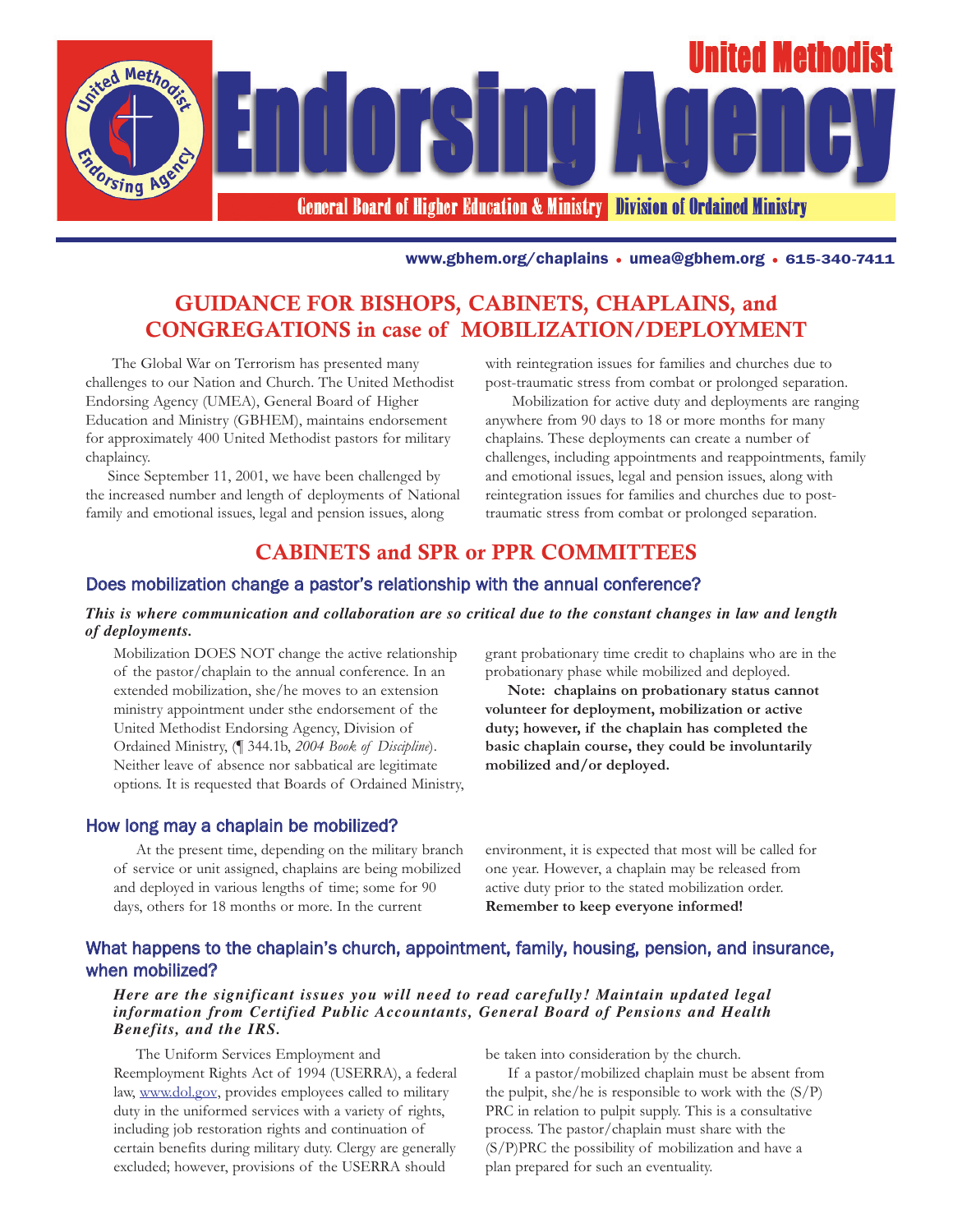## Does pastoral supply become the responsibility of the Cabinet should an extended mobilization occur?

If it appears that the mobilization may be long term, it may be appropriate to assign a new permanent pastor. The chaplain, of course, remains within the itinerant system and has the assurance of appropriate appointment upon return to the annual conference. A parish may be willing to keep its pulpit available for the mobilized pastor. This should be negotiable, but should not be seen as a right by either the charge or the chaplain.

#### **Recommended guidelines in the event of mobilization:**

#### **For 1-89 days**

No change in appointment is recommended unless it is already a part of the appointment process. Housing arrangements and rental agreements are made.

#### **For 90-179 days**

An appointment change may be in order.

Housing arrangements and rental agreements are made.

#### **More than 180 days**

An appointment change is likely to occur, but is determined by the projected length of the deployment and the appointment process.

Housing arrangements and rental agreements are made.

### Should the family be allowed to live in the parsonage?

In mobilizations of 179 days or less the option to remain in the parsonage should be given to the family. While on active duty, the chaplain will be paid a government housing allowance. The chaplain and the

church should negotiate how to use these funds in paying rent, housing allowances, or use of the parsonage. Advice from a certified public accountant or the IRS should be obtained concerning the tax status of these arrangements.

### What about health insurance benefits for mobilization of more than 30 days?

There will be a delay of approximately 30 days for t he chaplain's family members to be incorporated into the military medical system (TRICARE). For this reason, it is important that family members have copies of the military member's orders activating him or her to active duty and a family member identification card. Family resource groups and rear detachments can assist families with the process.

### What about pension benefits?

The General Board of Pensions and Health Benefits includes in each of its plans a provision titled, The Uniformed Services Employment and Re-employment Rights Act (USERRA), which entitles clergy/employees, who satisfy certain requirements to some benefits during qualified military leaves.

To qualify for the protection provided under USERRA, the person must satisfy certain requirements that may include providing notice to the employer of the absence for qualified military service and returning to work after completion of military service. Generally, the

When persons return from active duty status they can re-enter their conference insurance program under the HIPPA rules that guarantee insurance coverage if they can provide the certificate from TRICARE to show that they were covered during the period described. Care should be taken in this matter. Sometimes the transition into TRICARE is not immediate. Some clergy families may have members who are not insurable under TRICARE.

covered individual is treated as though he/she did not incur a break in service.

Plan sponsors who receive notice of the required military service should determine whether or not the clergy/employee meets the requirements for protection under USERRA and should notify the General Board of Pension and Health Benefits so that it can administer the plan(s) accordingly.

**For more information on the USERRA requirements, contact your legal counsel.**

### How are questions about chaplain duty resolved?

Matters related to guard/reserve duty are a part of the consultative process and should be negotiable without the need for strict legalisms. The duties of the (S/P)PRC are clearly defined in the Book of Discipline in reference to pulpit supply, housing, salary, benefits, etc. The (S/P)PRC is the primary point for any negotiation. (¶247.18)

**The needs of the congregation must be primary**

**in reference to any extended mobilization. No congregation needs to feel obligated to provide ongoing compensation for a pastor who is mobilized and receiving pay and allowances from the state or federal government; nor should any pastor or clergy family experience undue hardship because of an involuntary mobilization.**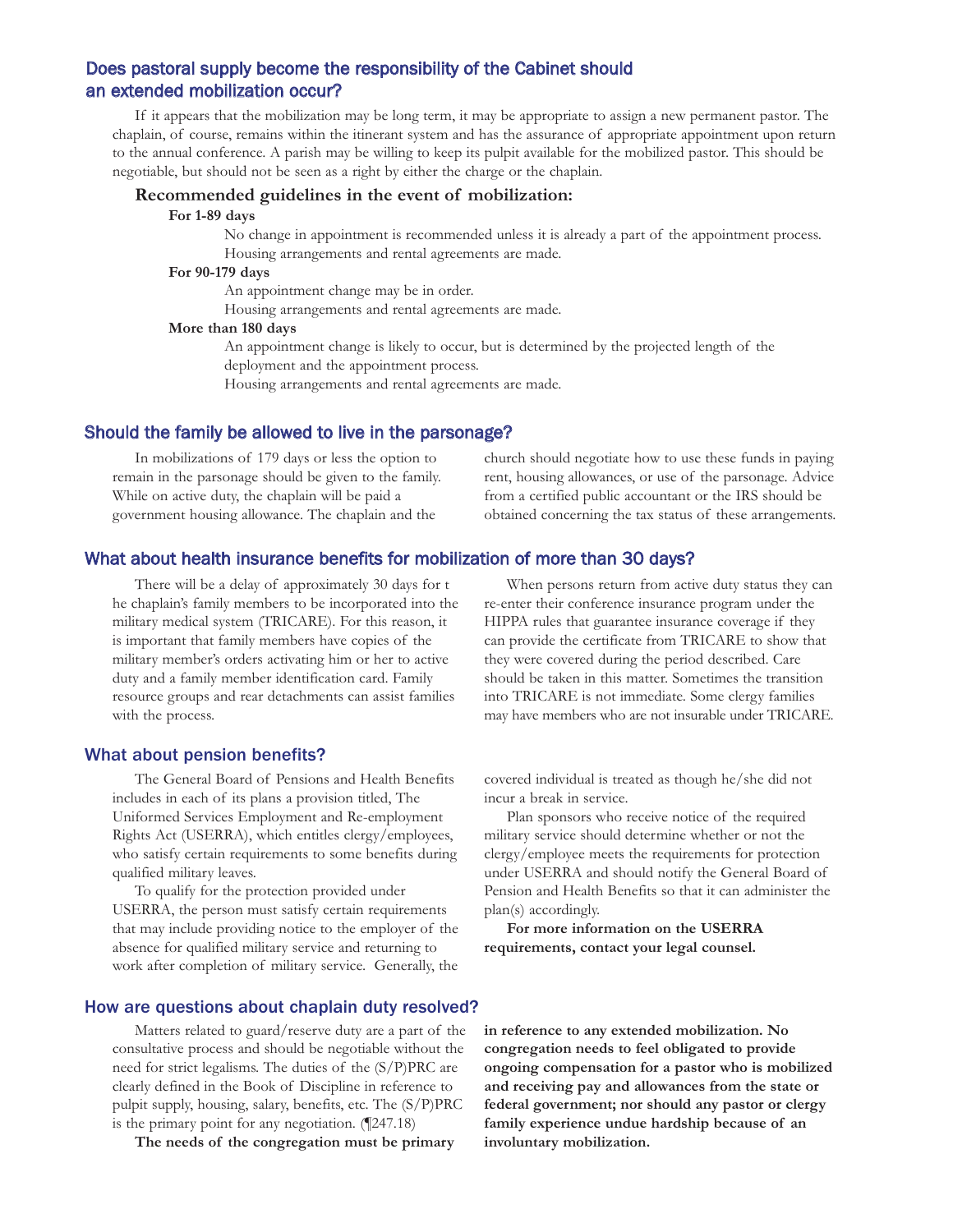**For additional information and guidance see the following:**

USERRA, www.dol.gov/elaws/userra.htm,

The state Employer Support Guard and Reserve (ESGR), personnel for guidance on the regulations regarding involuntary mobilizations, www.esgr.org,

The General Council on Finance and Administration, www.gcfa.org.

## What kind of support does the chaplain and family need during pre and post deployments and reintegration?

It is especially critical that the church, conference, and the United Methodist Endorsing Agency work together ensure that the family makes the transition in a caring climate. The greatest gift to offer mobilized chaplains is to assure that their family is well cared for in their

community. This involves support, contact, and assurance that needs are addressed in a timely and effective way. When the chaplains return, it is important that the new appointment is comparable to what they left, if possible; and that their families' move is supported.

## CHAPLAINS/CLERGY

### Military chaplaincy is challenging, demanding, and uncertain.

Ministry to Soldiers and their families in today's war environment is requiring more and more chaplains to leave their local church or garrison. Chaplains enter the battlefield where they listen to the grief, fear, hopes and

dreams of those warriors who are called to fight the global war on terrorism. Chaplains go where the soldiers go when soldiers go.

## United Methodist Chaplains are needed in the National Guard, Reserve, and active components of military services.

There is a new generation, millennials, serving in today's military. They have a unique religious and spiritual approach to life and are hungry for spiritual leadership and pastoral care that is relevant and theologically sound.

United Methodists, by tradition and training, are some of the most effective shepherds for these soldiers and wounded warriors seeking the holy in the midst of chaos.

## Chaplain or Pastor . . . What is the difference?

Both are spiritual care providers and ministers but in different settings with different constituents and communities. The chaplain, ordained and endorsed by the church, provides or performs ministry to groups of

soldiers and families of many different religious beliefs or no beliefs at all. Pastors have their congregational setting and denominational framework. Both are conference connected.

## If I am an Elder or serving a local church or extension ministry setting, how can I serve as a military chaplain?

You must have approval from your district superintendent and bishop to request endorsement for National Guard, Reserve or active duty service. UMEA is a division of the General Board of Higher Education and Ministry and conducts interviews in Nashville, Tenn. in January, April, and August for endorsement for

chaplaincy settings.

The UMEA website is www.gbhem.org/chaplains and e-mail is  $umea@gbhem.org.$  (See other resources listed below.) Bishops Gregory Palmer (Iowa area) and Marcus Matthews (Philadelphia area) co-chair the Endorsing Committee.

# SUGGESTED WAYS TO CARE AT EACH STAGE OF MOBILIZATION/DEPLOYMENT

### Before Mobilization/Deployment

The time prior to a guard/reserve chaplain's deployment is filled with high anxiety. The person has to secure his or her business affairs, deal with the time she/he must be away from family, and be concerned about the needs of his or her parish. Military chaplains endure a haze of uncertainty trying to carry on effective

ministry while preparing for certain departure and unknown future responsibilities. They need assistance and encouragement. Everyone needs to work toward reducing conflict and friction. Cooperation between all persons will support the pastor as the transition is made from civilian to military ministry.